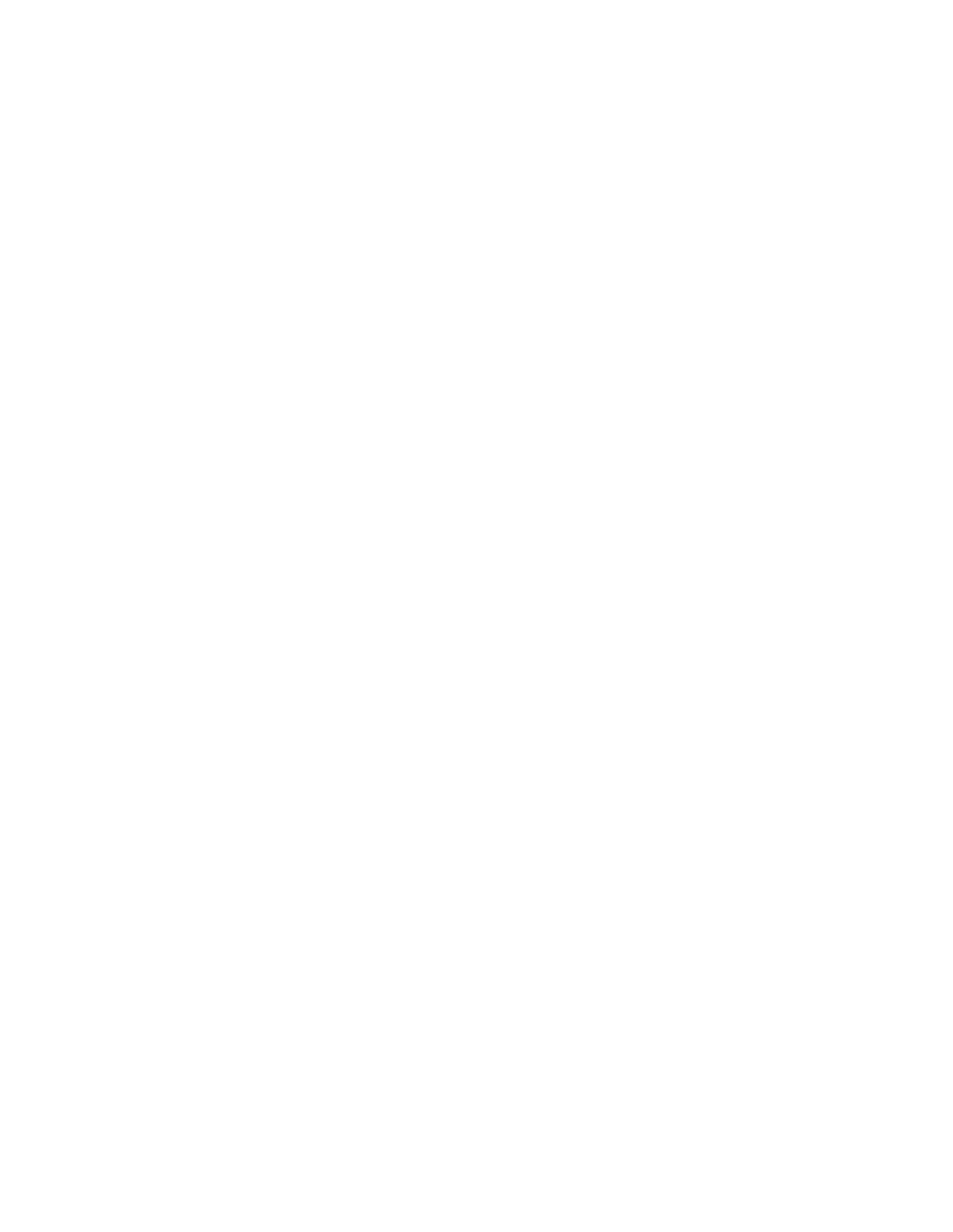| <b>PREDICTION OF HIV-1 PROGRESSION USING K NEARESR NEIGHBOR MACHINE</b> |                                                                                                                 |                |              |     |      |                                                                                                         |     |    | HIV Nursing 2022; 22(1): 90-92 |                |              |  |            |     |     |     |                |              |  |              |
|-------------------------------------------------------------------------|-----------------------------------------------------------------------------------------------------------------|----------------|--------------|-----|------|---------------------------------------------------------------------------------------------------------|-----|----|--------------------------------|----------------|--------------|--|------------|-----|-----|-----|----------------|--------------|--|--------------|
|                                                                         | data = pd.read_csv('training_new_data.csv',_delimiter=',') #('training_data.csv',_delimiter=',')<br>data.head() |                |              |     |      |                                                                                                         |     |    |                                |                |              |  |            |     |     |     |                |              |  |              |
| Ŀ                                                                       |                                                                                                                 |                |              |     |      | Unnamed: 0 Resp VL.t0 CD4.t0 rtlength pr_A pr_C pr_G pr_R pr_T pr_Y PR_GC RT_A RT_C RT_G RT_R RT_T RT_Y |     |    |                                |                |              |  |            |     |     |     |                |              |  | RT GC        |
|                                                                         | 0                                                                                                               |                | $\mathbf{0}$ | 4.3 | 145  | 1005                                                                                                    | 104 | 51 | 67                             | $\overline{2}$ | 71           |  | 2 0.402730 | 402 | 167 | 210 |                | $\mathbf{1}$ |  | 1 0.378134   |
|                                                                         | 1                                                                                                               | $\overline{2}$ | $\mathbf{0}$ | 3.6 | 224  | 909                                                                                                     | 110 | 49 | 65                             | 73             | $\mathbf{0}$ |  | 0 0.383838 | 355 | 151 | 193 | $\sim$         | 3            |  | 203 0.381375 |
|                                                                         | $\overline{2}$                                                                                                  | 3              | $\mathbf{0}$ | 3.2 | 1017 | 903                                                                                                     | 105 | 47 | 67                             | $\overline{2}$ | 74           |  | 2 0.389078 | 360 | 146 | 181 | 1              | $7^{\circ}$  |  | 201 0.368243 |
|                                                                         | 3                                                                                                               | 4              | $\Omega$     | 5.7 | 206  | 1455                                                                                                    | 105 | 49 | 71                             | 1              | 71           |  | 0 0.405405 | 586 | 245 | 305 | $\overline{1}$ | $\mathbf{1}$ |  | 317 0.378527 |
|                                                                         | 4                                                                                                               | $5^{\circ}$    | $\mathbf{0}$ | 3.5 | 572  | 903                                                                                                     | 105 | 50 | 69                             | 73             | $\mathbf{0}$ |  | 0 0.400673 | 353 | 150 | 184 | $\overline{2}$ | 5            |  | 1 0.374439   |
|                                                                         |                                                                                                                 |                |              |     |      |                                                                                                         |     |    |                                |                |              |  |            |     |     |     |                |              |  |              |

The dataset contains 920 instances, with 187 patients infected with HIV and 733 non-infected people.



The dataset's features columns are displayed, and they are referred to as data X and the y label as the result. SMOTE preprocesses the data before using the resampled data to train the model and forecast the outcome.

data\_X = data[['VL.t0','CD4.t0', 'rtlength', 'pr\_A', 'pr\_C','pr\_G', 'pr\_R', 'pr\_T','pr\_Y','PR\_GC','RT\_A', 'RT\_C',  $\Box$  $[\begin{array}{ccc} \texttt{'RT\_G'}, \texttt{'RT\_R'}, \texttt{'RT\_T'}, \texttt{'RT\_Y'}, \texttt{'RT\_GC'} ] ] \end{array}$ # data X = data[['VL-t0', 'CD4-t0']]

[] sm = imblearn.over\_sampling.SMOTE( sampling\_strategy='auto', kind='regular', random\_state=0 ) X resampled1, y resampled1 = sm.fit\_sample(data\_X, data['Resp']) #(data[['VL-t0', 'CD4-t0']], data['Resp'])

#### **2.1 Using the K-Nearest Neighbor Model for predicting the HIV progression .**

The K-Nearest Neighbor classifier is used, and the parameters affecting this model are n neighbors, weights, metrics, and the number of iterations is 20. The percentage of probability is calculated by searching the data using cross validation. It is 5 fold cross validation because the cross validation for random search is set to 5.